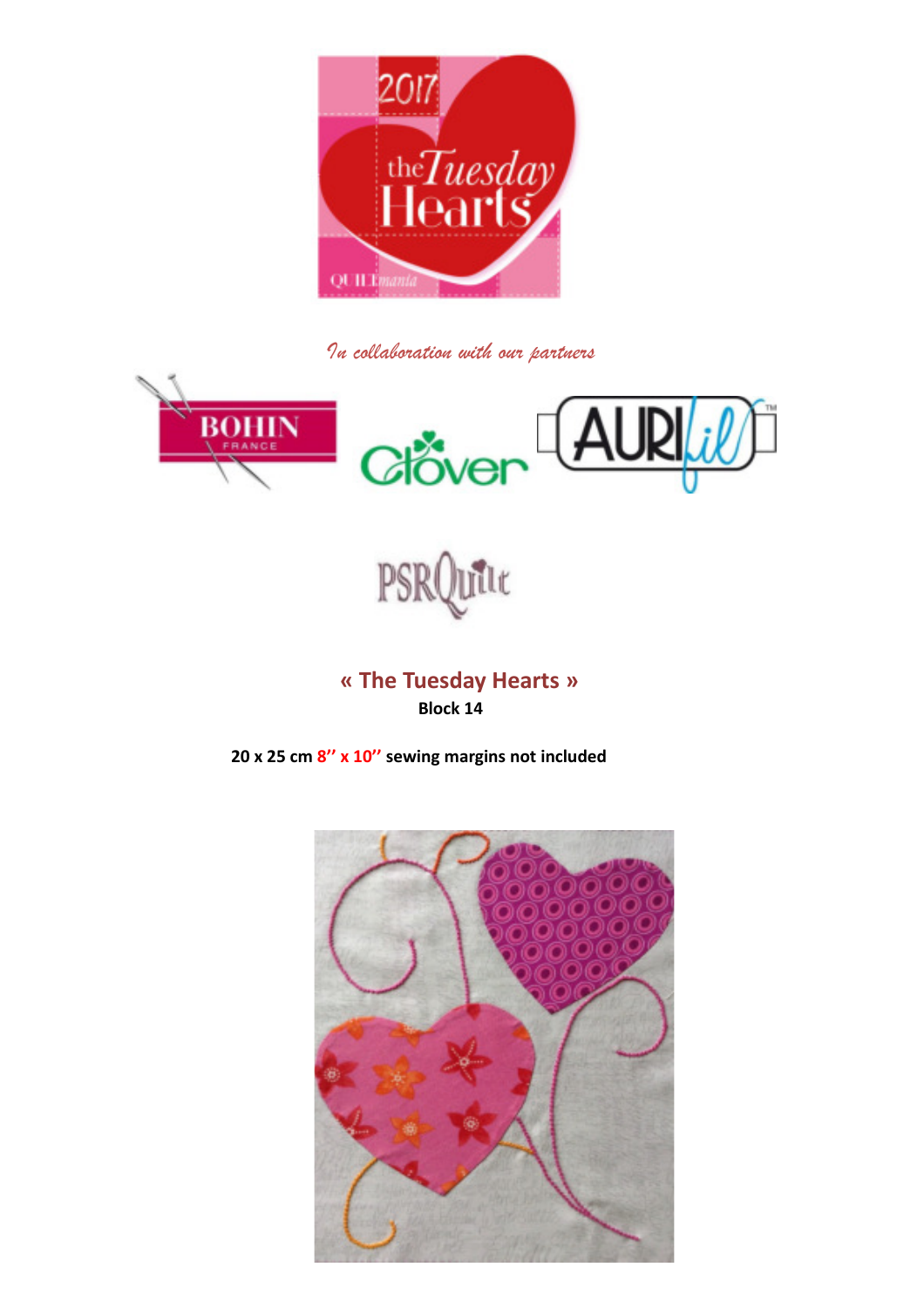## **General points:**

The given measurements for the background rectangle cutting is wider than usual. It allows you to easily create your appliqués.

The hearts patterns are given without the sewing margins.

Please, read all the instructions before creating your block.

## **Materials and cutting:**

- **In a light fabric :**
	- **1 rectangle A of 25 x 30 cm (10'' x 12'')**
- **In 2 pink fabrics:**
	- **one heart 1 and one heart 2, with a sewing margin of 5 mm (3/16'') all around**
- **Embroidery cottons matching the fabrics**

## **Realisation:**

Pattern 1: on the front of the rectangle A, draw a rectangle of 20 x 25 cm (8" x 10"). Center it.



"Marges de couture comprises Seam allowances included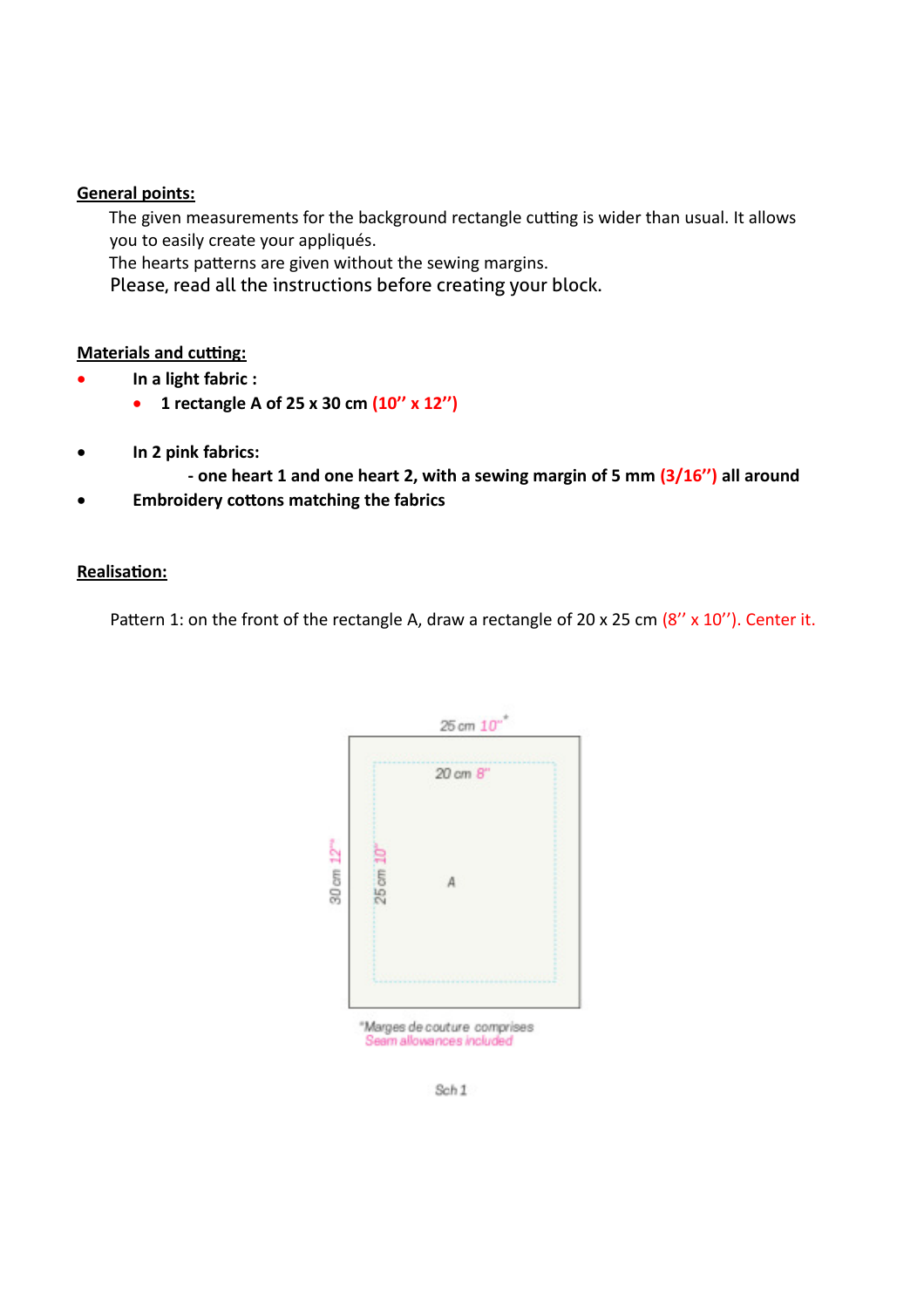Pattern 2: Inside the rectangle, draw the 2 hearts and the embroideries drawings. Use a water (or heat) erasable marking pen to draw.



Sch<sub>2</sub>

Pattern 3: stitch your appliques, the heart 1 and 2, in place using the traditional method. Fold the sewing margins on the back and use invisible stitches on the hearts edges to sew them on the block background. Embroider on the drawings using an embroidery cotton of your choice. Use the Palestrina stitch to embroider.



Seam allowances not included

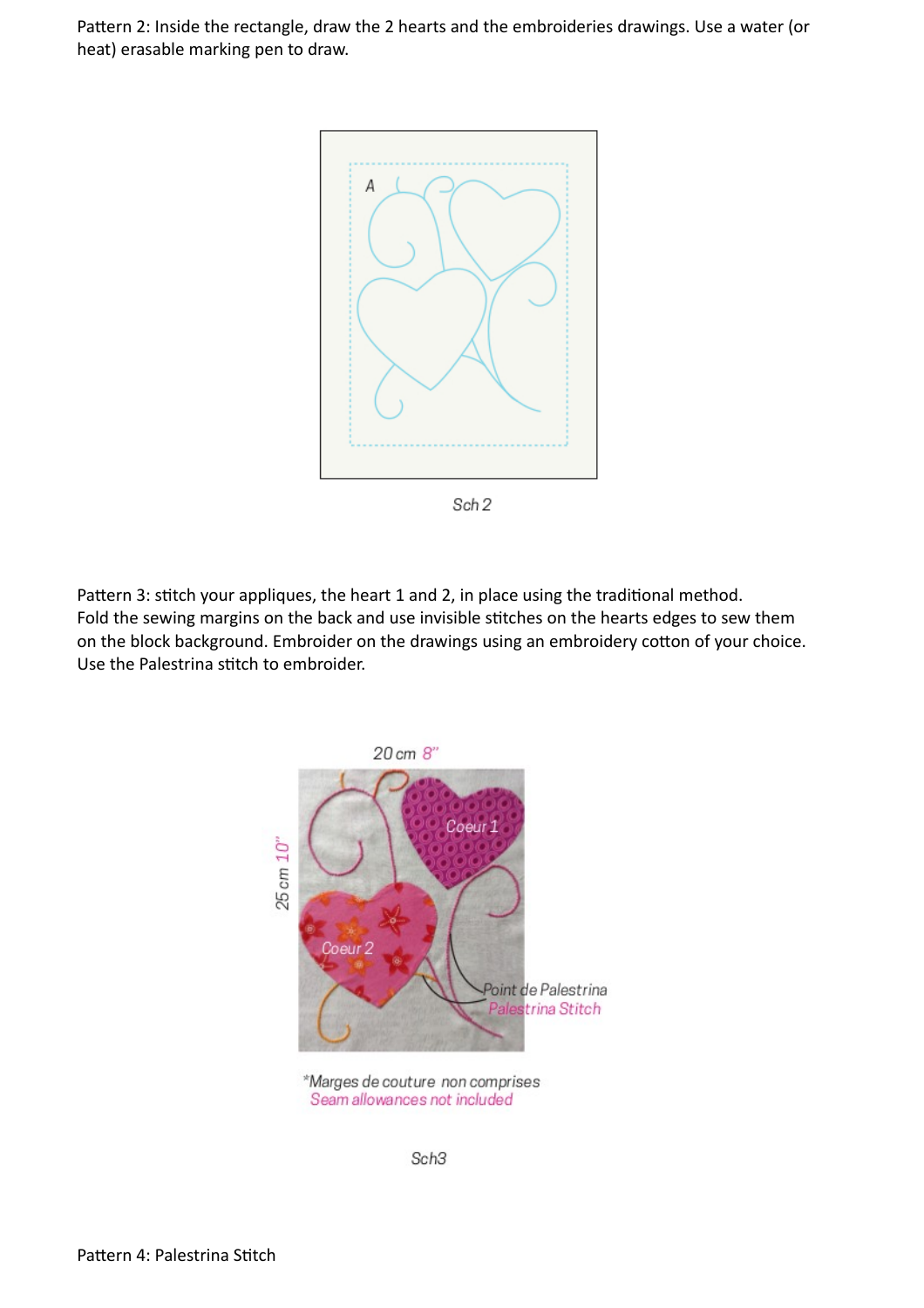

Many thanks to the « Tuesday Group » Ladies for this heart!